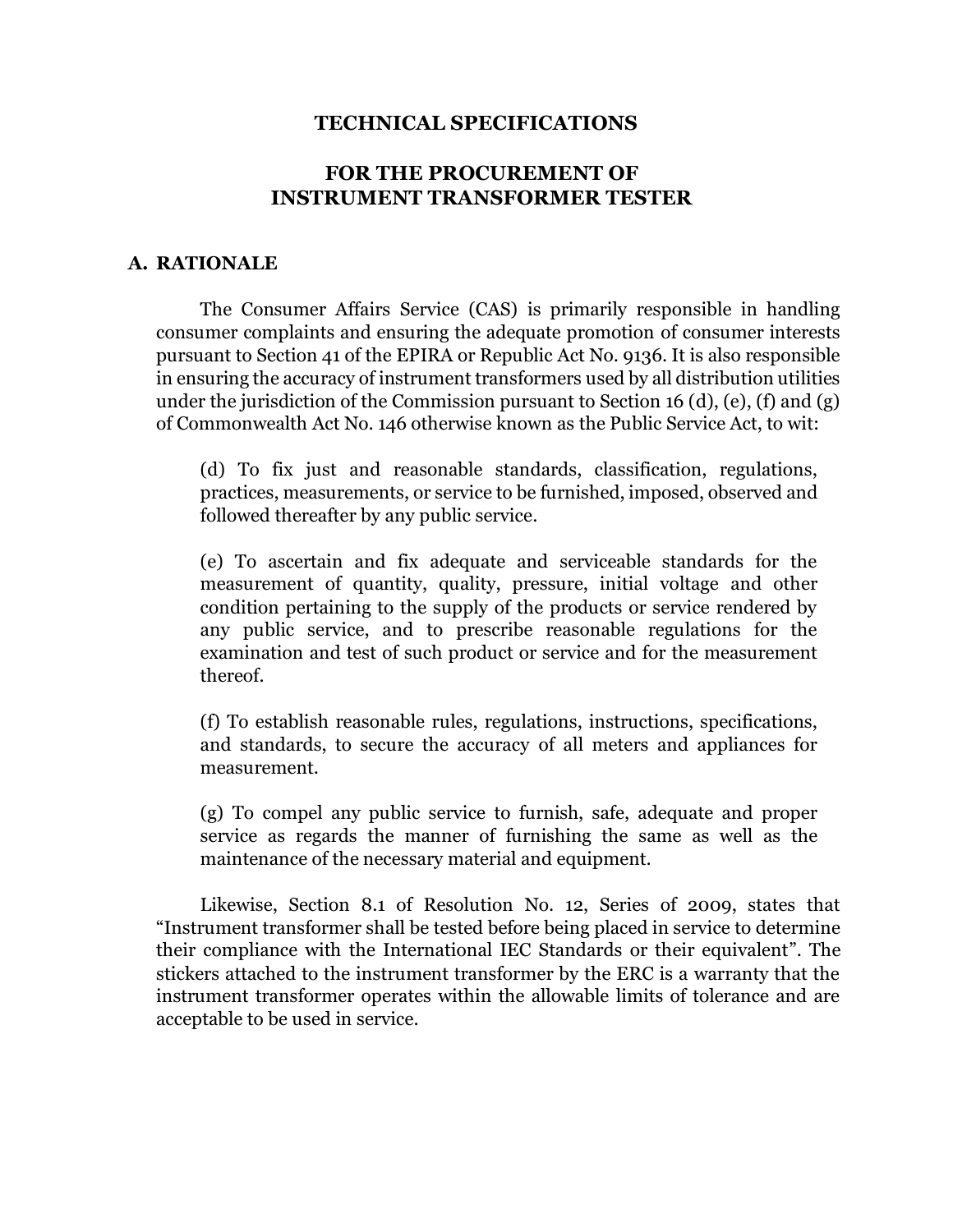#### **B. OBJECTIVE**

The Consumer Affairs Service (CAS) objective is to augment the inventory with the procurement of Instrument Transformer Tester to continue the assurance that (1) the instrument transformer shall be connected only to a revenue meter and (2) the burden of the instrument transformer will not affect the accuracy of the measurement. For this reason, the Meter Division (MD) endeavored to cause the procurement of an equipment that would ensure testing of instrument transformers so the burden in each phase of the instrument transformers shall not exceed its specified burden.

## **C. RESPONSIBILITIES OF THE WINNING BIDDER**

The following are the responsibilities/obligations of the winning bidder:

- 1. It shall be responsible for the safe-keeping of the items until it reaches the final destination;
- 2. Provide an updated Calibration Certificate issued by an ILAC-Accredited Testing Laboratory upon delivery;
- 3. Provide After Sales Service and Technical support;
- 4. Keep an inventory of consumables/ spare parts and to conduct repairs within seven (7) days from notification for minor issues or those replacements for defective parts that are locally available parts; or within ninety (90) days for major issues or those replacements for defective parts/items sourced outside the country;
- 5. Hands-on Training to a minimum of five (5) Meter Division Personnel to be conducted in the said site, within one (1) month from delivery, or within Two (2) weeks from the lifting local travel restriction;
- 6. Coordinate with the ERC General Services Division (GSD), the Meter Division (MD) at least three (3) days before the date of delivery; and
- 7. Provide Certificate of Warranty for One (1) Year (at least).

## **D. RESPONSIBILITY OF THE ERC**

1. Acknowledge receipt of item including pertinent details such as quantity, date and condition of the items received;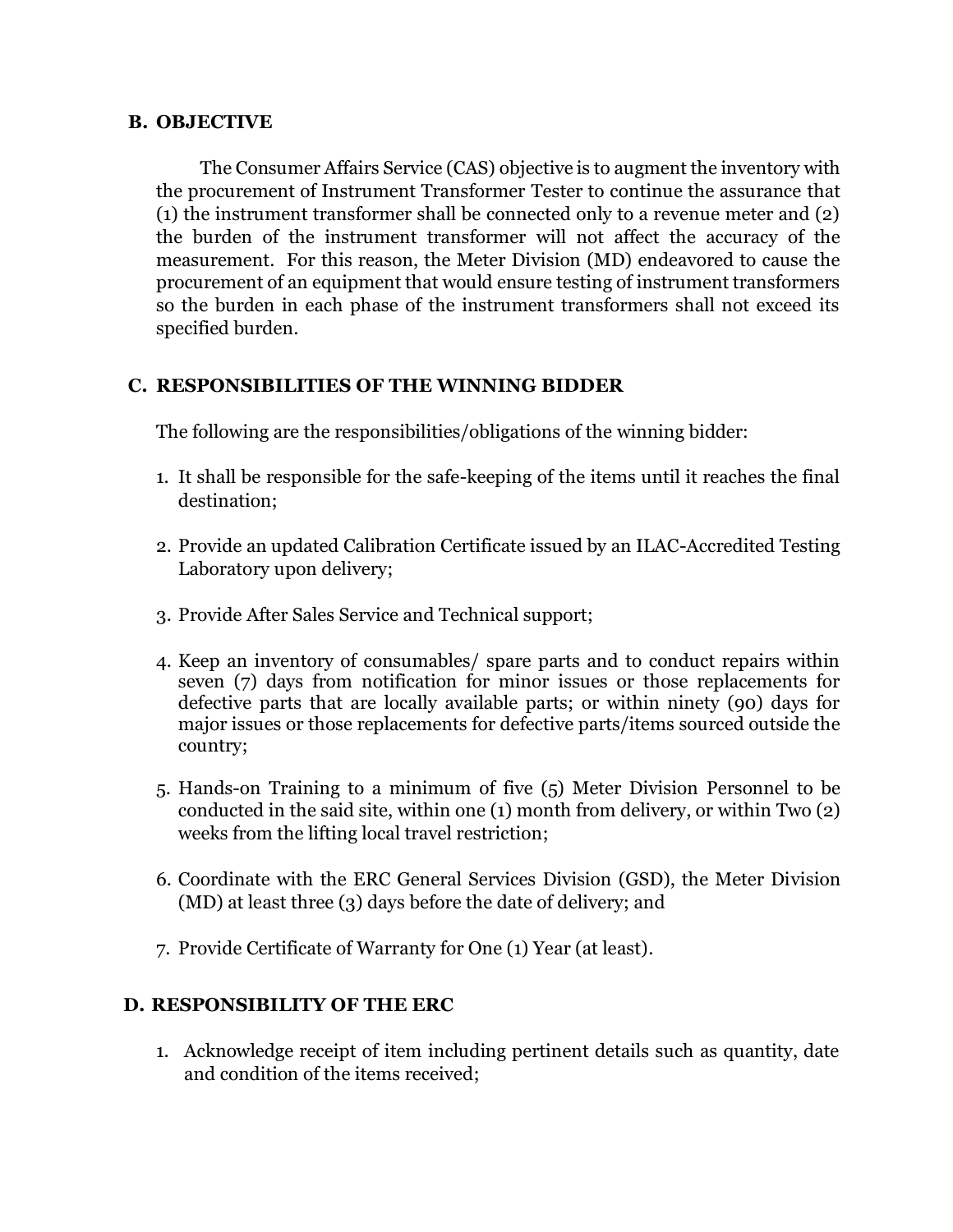- 2. Prepare payments due to the Winning Bidder after the delivery to the Main office; and
- 3. Return the Performance bond to the Winning Bidder after it had complied with the requirements.

#### **E. SCHEDULE OF DELIVERY**

The Winning Bidder should deliver the Equipment **within ninety (90) calendar days from receipt of the Notice to Proceed (NTP).**

### **F. SPECIFICATIONS OF THE INSTRUMENT TRANSFORMER TESTER AND INCLUSIONS**

**1 set** Instrument Transformer Tester with the following specifications:

Power Supply:  $85 - 264$  VAC, 60Hz Fusible Power Supply Current Transformer Ratio Test Accuracy: 0.02% Potential Transformer Ratio Test Accuracy: 0.02% Ability to test CT Ratio up to 60,000/5 Ability to test CT Ratio as low as 5/5 and 2.5/5 Ability to test PT Ratio up to 500kV/110 Ability to test PT Ratio as low as 0.24kV/100 VA Rating:  $1 - 300$  VA Visible Flashing LED when terminals are live Audible Warning Sound Error Indicator Selectable % Burden Selectable Power Factor Primary & Secondary Cables & Accessories Updated Calibration / Traceability Report in accordance with ILAC-Accredited Testing Laboratory (to be provided upon delivery) Ability to Store and Generate/Print Report of Tests Built-in Thermal Printer Instruction Manual (Hard and Soft Copy) Warranty: At least One Year

### **G. MODE OF PROCUREMENT**

The procurement shall be undertaken through **Competitive Bidding** pursuant to RA No. 9184 and its 2016 Revised IRR.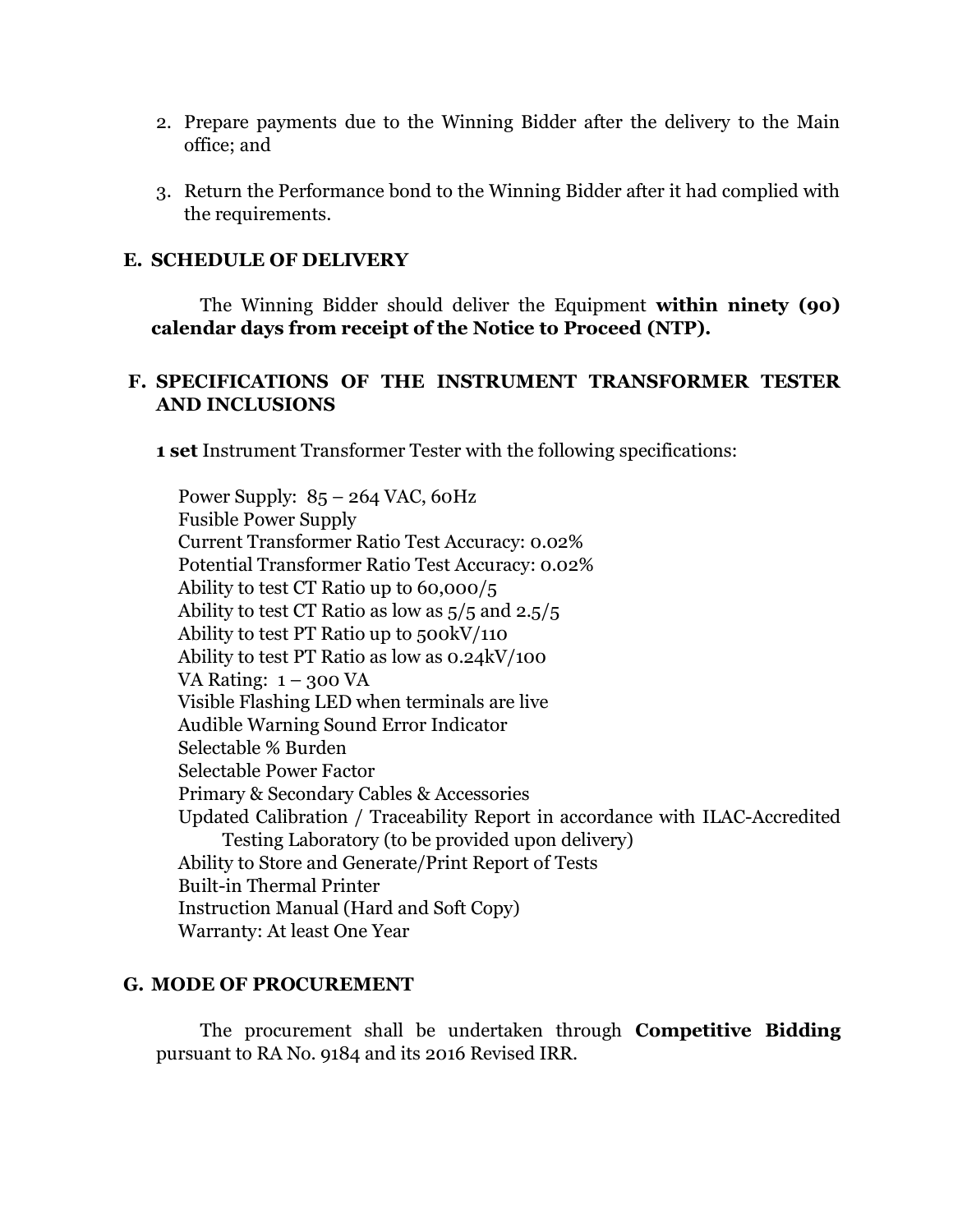### **H. FUND SOURCE and APPROVED BUDGET FOR THE CONTRACT**

- 1. The fund for this engagement shall be sourced from the Continuing Appropriation of the General Appropriations Act (GAA) for the **fiscal year 2020** of the ERC.
- 2. The Approved Budget for the Contract for the project is **THREE MILLION PESOS (PhP3,000,000.00**), inclusive of Importation Fees, Freight Forwarding and Delivery Costs, Incidental and Administrative Costs, and Government Taxes and other Tariffs/Fees/ Charges.

# **I. PAYMENT SCHEME**

- 1. The Total Contract Price which should not exceed the ABC of **THREE MILLION PESOS (Php 3,000,000.00)**. Payment shall be released **within thirty (30) days** after the completion of delivery of the item and final acceptance at the ERC Main office **including the Calibration Certificate issued by an ILAC-Accredited Testing Laborator**y.
- 2. Since the above payment shall be subject to the usual government accounting and auditing requirements, the Winning Bidder is expected to be familiar with the Government Accounting and Auditing Manual (GAAM).

# **J. ACCEPTANCE/REJECTION PERIOD**

Testing/Inspection and Acceptance or Rejection: Within 15 calendar days from the actual delivery date, the ERC authorized representative shall test and inspect the equipment and issue either an Inspection and Acceptance Report, if equipment is in accordance with the required specifications, or a Notice of Test/Inspection Results, if there are parts or functionalities that need to be replaced or adjusted. The supplier shall be given a reasonable number of days to make the necessary corrective measures. After which, the ERC authorized representative shall test and inspect the equipment again and either issue an Inspection and Acceptance Report, if the equipment is in accordance with the specifications, or Reject if it is not found compliant with the required specifications.

# **K. LIQUIDATED DAMAGES**

1. Where the service provider refuses or fails to satisfactorily complete the work within the specified contract time, plus any extension time duly granted and is hereby in default under the contract, the service provider shall pay ERC for